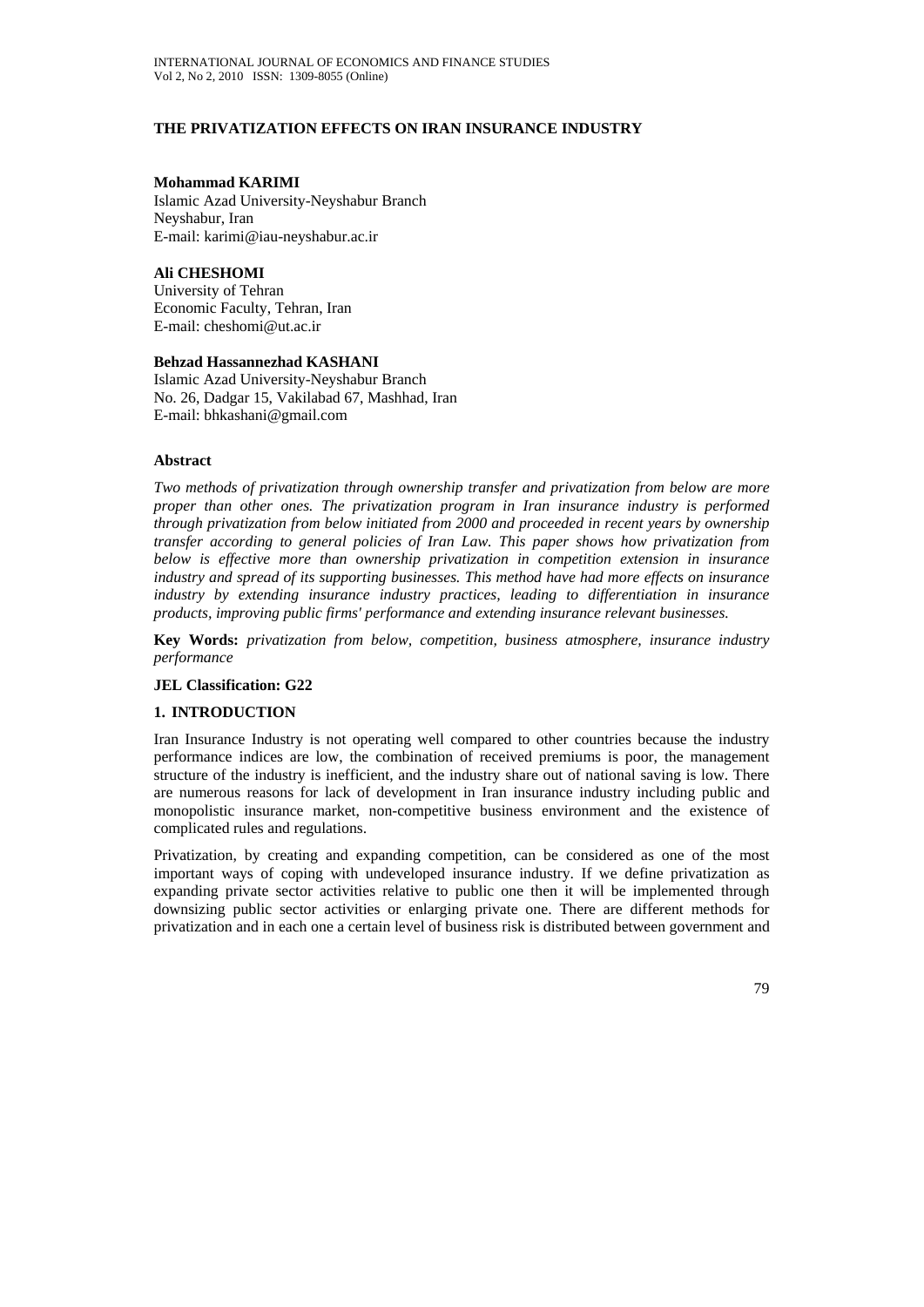private investors. Each method requires a different time for privatization period and it is not possible to select a unique method for any firm or any subsection of economy. Selecting privatization method depends on the company's features or target section, regulatory environment, political elections and the goals which are sought. Additionally, selection of privatization method not only is influenced by economical factors but also it is affected by political ones because it is a part of a political process. Therefore, factors affecting privatization include property ownership history, financial and competitive situation of public company, ideological view of government to markets and deregulation, potential perspective of industry regulatory structure, the need for compensation of influential stakeholders, capital market situations, expertness of potential investors, and government willingness to transfer properties to foreigners. (Megginson, 2005:84-6) Complexity of goals induces countries to use various methods for privatization of their properties. By considering these conditions we can summarize privatization methods into the four categories. (Brada, 1996:68)

- Outsourcing, a company can organize its activities in two ways of purchasing or producing. In this method, privatization means that the company purchases its required products and services instead of producing them. This method is applied when government is not willing to transfer core activity to private sector.
- Public Private Partnership (PPP), in which investment is done by private sector and government delegate the management to investor by the hope that after a specified time the ownership is transferred to it. This method often is used in infrastructural sectors such as transportation.
- Privatization through sale of state property or transfer of ownership, which is the most prevalent and simplest method of privatization meaning transfer of government properties to private sector.
- Privatization from below (releasing and deregulation), which provides the possibility of private sector cooperation in those activities which were previously public. This leads to competition between actors of private and public sectors and thereby it can be prior to privatization. So, the public sector is urged to gain a favourable level of efficiency to survive in the market. Releasing can be a good alternative for privatization, such as sale of state properties, since it can lead to competition with lower costs. It can also be done in cases such as entering to market and establishing new firm in the industry, transacting in the market, exporting an importing products, deregulating in firms' establishment and their activities, and release of financial and employment system and other relevant markets. Havrylyshyn and McGettigan (2000) stress the importance of this type of privatization in the transition economies.

Privatization plan in Iran, initiated from 2000, can be considered as privatization from below which is known as release of insurance industry. This method is usually applied in industries which are completely in hands of government and permits private sector to enter the industry leading to competition in market. This method, at first, creates quantitative competition in the market and then extends increasingly the price competition in markets related to insurance companies such as labour, finance and properties. Consequently, it influences the private and even public insurance companies' performance and total insurance market. The privatization through sale of public insurance companies has also initiated from 2009 and continues till now.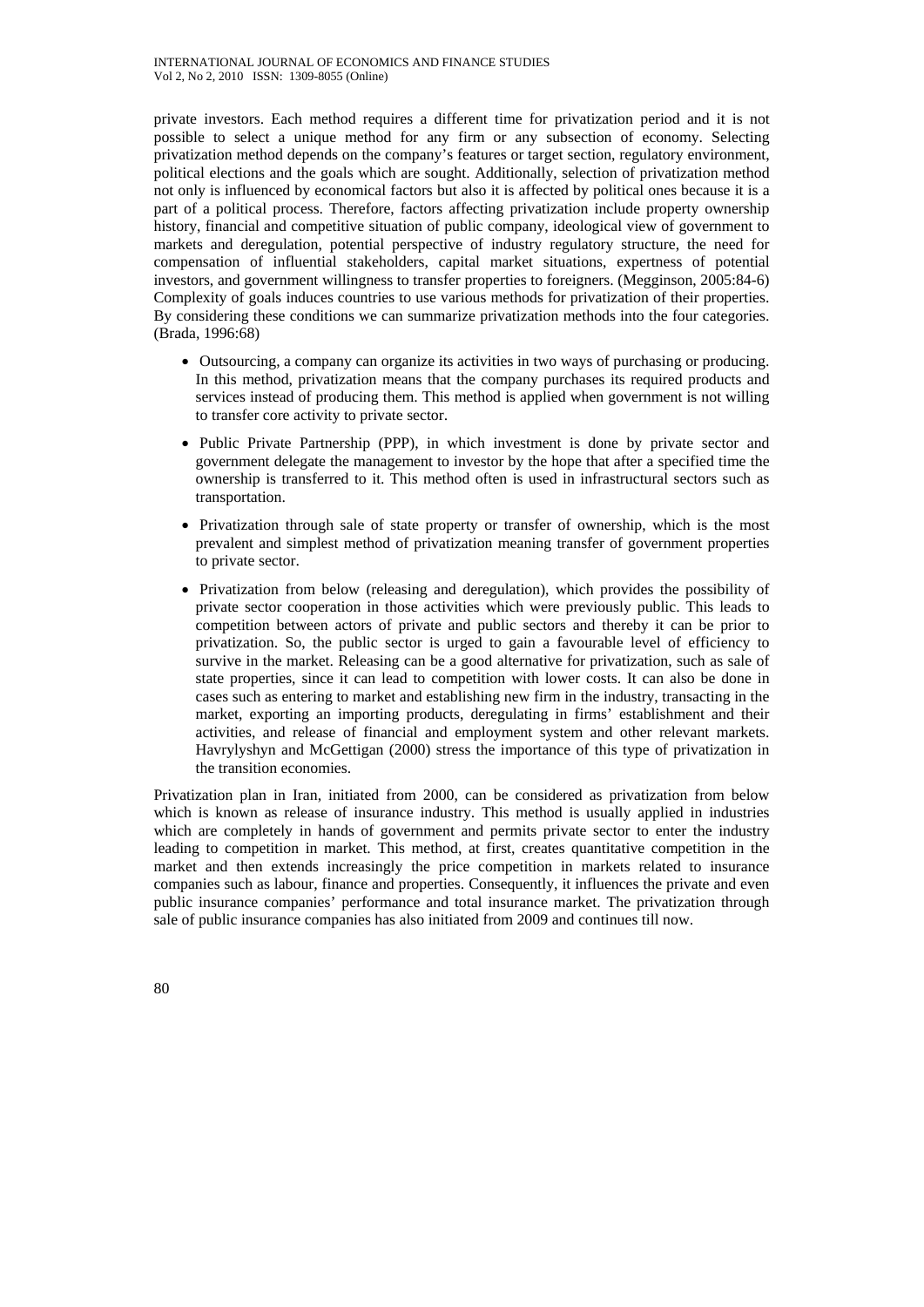This paper tries to investigate the effects of privatization on total performance of Iran insurance industry, insurance activities volume, variety of insurance products and public insurance companies' performance.

#### **2. PRIVATRIZATION ROLE IN IRAN INSURANCE INDUSTRY PERFORMANCE**

The privatization method in Iran, started since 2000, was privatization from below but privatization through sale of state property or ownership transfer has initiated from 2009. Now, it is possible to study the effects of these two methods of privatization on the industry performance.

A good measure to show privatization from below degree in insurance industry is the private insurance companies' share out of total insurance premiums in the insurance market. The private insurance companies launch their businesses after the enactment of private insurance companies Rule in 2002. At the first year, these companies gained 99 billion Rials premiums consisting 1 percent of total market premiums. But this share increased in next years and reached up to 22 percent of insurance market share in 2007 (Table 1).

**Table 1: Insurance Activities Share in Public and Private Sector Based on Insurance Premiums** 

| Year        | <b>Total Premiums</b> | Public               | Private              | <b>Public Share</b> | Private Share |
|-------------|-----------------------|----------------------|----------------------|---------------------|---------------|
|             | <b>Billion Rials</b>  | <b>Billion Rials</b> | <b>Billion Rials</b> | Percent             | Percent       |
| 1998        | 2019                  | 2019                 | 0                    | 100                 |               |
| 1999        | 3003                  | 3003                 | $\theta$             | 100                 | 0             |
| <b>2000</b> | 4063                  | 4063                 | $\Omega$             | 100                 | 0             |
| 2001        | 5740                  | 5740                 | 0                    | 100                 | 0             |
| 2002        | 9179                  | 9086                 | 93                   | 99                  |               |
| 2003        | 12743                 | 12366                | 378                  | 97                  | 3             |
| 2004        | 17318                 | 15384                | 1934                 | 88.8                | 11.2          |
| 2005        | 21530                 | 18567                | 2963                 | 86.2                | 13.8          |
| 2006        | 26561                 | 22227                | 4334                 | 83.7                | 16.3          |
| 2007        | 33829                 | 26330                | 7499                 | 77.8                | 22.2          |

Source: Iran Insurance Statistical Yearbook

## **3. PRIVATIZATION EFFECT ON INSURANCE ACTIVITIES VOLUME**

Insurance activities volume can be showed by various indicators. All indicators show a remarkable growth in insurance activities volume since privatization enactment in 2000. Insurance activities share in Gross Domestic Product reached to 0.46 in 2007 while it was only 0.25 in 2002. The produced premium share to Nominal Gross Domestic Product was 1 percent in 2002 and reached to 1.17 in 2007. Iran insurance premium per capita was only 17.3 (USD) in 2002 and increased up to 50.2 (USD) in 2007 (Table 2).

The main changes in Iran insurance market during 2002 to 2007 shows the development of this industry (Table 3). The number of insurance companies increased from 5 to 19. Moreover, the number of insurance agents, brokers, insurance companies' branches and insurance employees has grown more than 46 percent.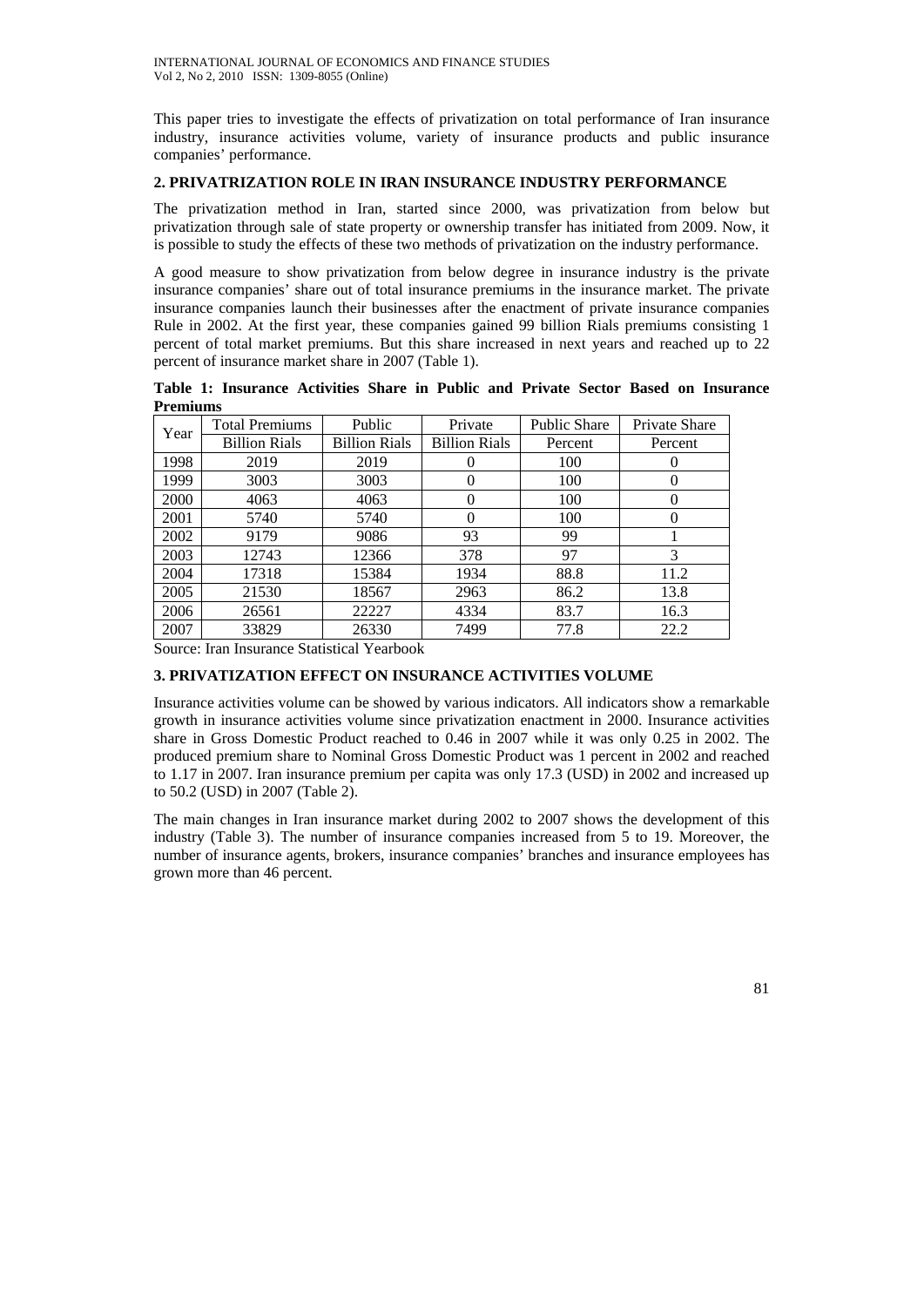|      | GDP (Billion | Ins. Activities | Ins. Activities     | Ins Premium   | Premium Per  |
|------|--------------|-----------------|---------------------|---------------|--------------|
| Year | Rials)       | (Billion Rials) | Share in GDP $(\%)$ | to GDP $(\%)$ | Capita (USD) |
| 1998 | 300140       | 495             | 0.17                | 0.61          | 18.6         |
| 1999 | 304941       | 551             | 0.18                | 0.69          | 8.8          |
| 2000 | 320069       | 651             | 0.20                | 0.70          | 7.9          |
| 2001 | 330565       | 826             | 0.25                | 0.86          | 11.2         |
| 2002 | 357671       | 1028            | 0.29                |               | 17.3         |
| 2003 | 385630       | 1652            | 0.43                | 1.13          | 22.8         |
| 2004 | 410429       | 1870            | 0.46                | 1.19          | 29.4         |
| 2005 | 438900       | 2017            | 0.46                | 1.16          | 34.9         |
| 2006 | 467930       | 2142            | 0.46                | 1.17          | 40.8         |
| 2007 | 499071       | 2279            | 0.46                | 1.17          | 50.2         |

**Table 2: Insurance Activities Share in Gross Domestic Product in Iran** 

Source: National Accounts, Insurance Industry Yearbook.

|  | Table 3: Iran Insurance Industry During 2002 to 2007 |
|--|------------------------------------------------------|
|  |                                                      |

| Item                          | 2002 | 2003 | 2004 | 2005 | 2006 | 2007  | Growth $(\%)$ |
|-------------------------------|------|------|------|------|------|-------|---------------|
| Ins. Companies                |      | 12   | 17   | 18   | 19   | 19    | 280           |
| Ins. Agents                   | 5848 | 6514 | 6600 | 7134 | 7852 | 8532  | 46            |
| Ins. Brokers                  | 173  | 203  | 233  | 257  | 263  | 266   | 54            |
| Ins. Com.'<br><b>Branches</b> | 373  | 400  | 410  | 424  | 535  | 575   | 54            |
| Ins. Employees                | 6263 | 6500 | 6828 | 7218 | 9519 | 10718 | 71            |

Source: Iran Insurance Industry Yearbook

# **4. PRIVATIZATION EFFECT ON DIVERSITY OF PRODUCTS IN INSURANCE INDUSTRY**

Another effect of privatization is offering new products into insurance market which determines diversification in insurance industry. In the past years, Iran public insurance companies were operating in traditional and concentrated form of business by offering products like fire, car and third party insurance covers. While, recently, covers such as credit, oil and energy insurances received more importance than before 2001. Additionally, 17 new liability, 4 new life, 6 new health plus rent and train insurances and many other ones have also added to previous insurance covers (Iran Central Insurance, 2009: 87).

The diversity of insurance activities can be analyzed by insurance activities concentration index. The Herfindahl-Hirschman Index is one of the most commonly used indicators to detect anticompetitive behavior in industries. In fact, an increase in the value of the index is usually interpreted as an indicator of actions which may lessen competition or even create a monopoly (lipczynski et al, 2005, p. 218). By applying Herfindahl-Hirschman Concentration Index, we calculated the share of 4 main insurance covers, except third party insurance, in the industry during 1997 to 2007. The results show that the value of this index equals 7.2 in 2002 and 8.2 in 2007. Therefore, it can be claimed that privatization has partially influenced insurance products diversification during recent years.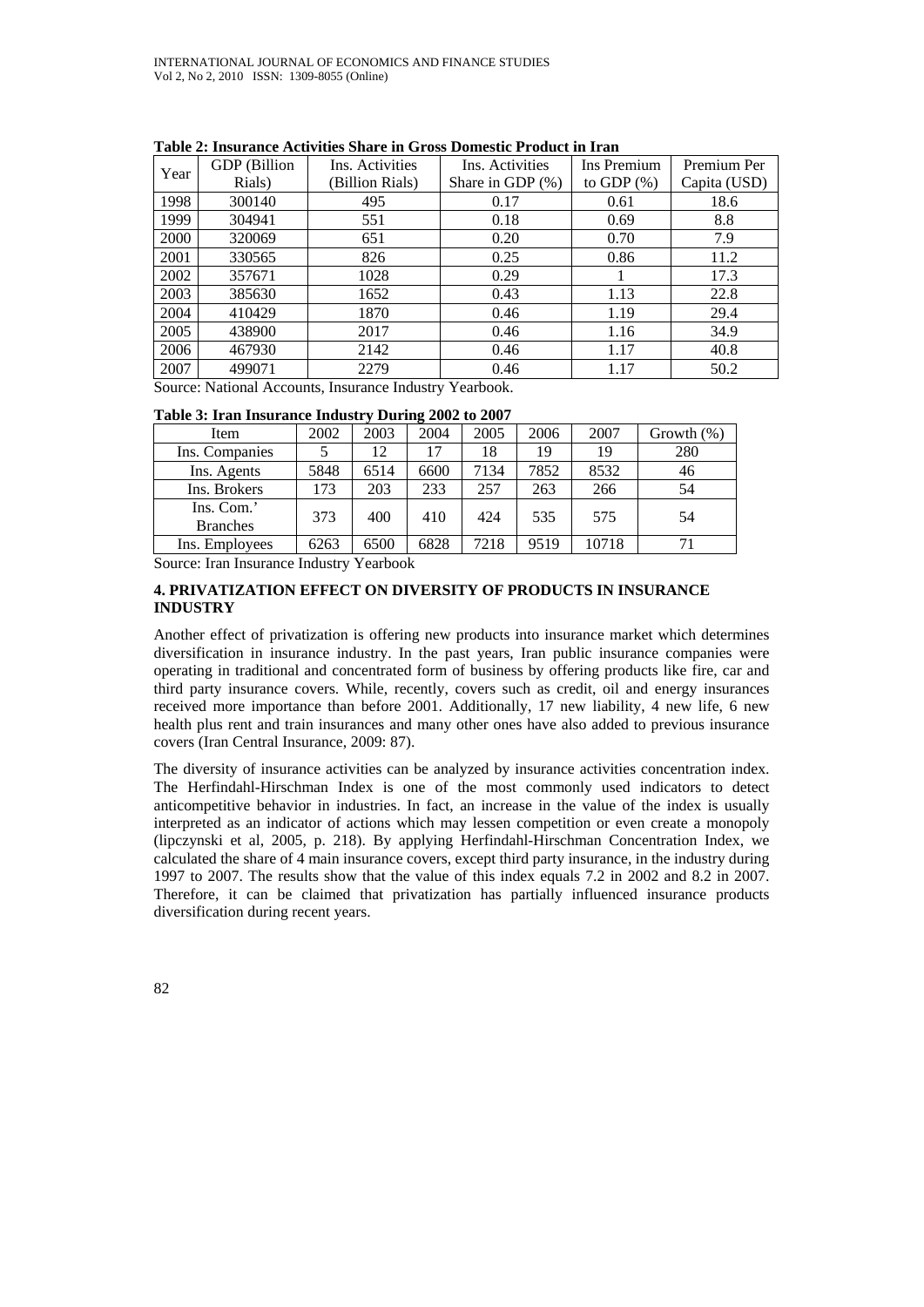| Year                | 1997 | 1998 | 1999 | 2000 | 2001 | 2002 | 2003 | 2004 | 2005 | 2006 | 2007 |
|---------------------|------|------|------|------|------|------|------|------|------|------|------|
| Simple              |      |      |      |      |      |      |      |      |      |      |      |
| Concentration       | 76.6 | 75.9 | 71.8 | 72.4 | 72.2 | 68.8 | 68.6 | 74.1 | 76.2 | 73.0 | 73.4 |
| Index for           |      |      |      |      |      |      |      |      |      |      |      |
| <b>Total Market</b> |      |      |      |      |      |      |      |      |      |      |      |
| Simple              |      |      |      |      |      |      |      |      |      |      |      |
| Concentration       |      |      |      |      |      |      |      |      |      |      |      |
| Index Except        | 68.9 | 65.7 | 59.8 | 62.2 | 56.9 | 53.1 | 51.1 | 56.6 | 58.0 | 50.4 | 52.1 |
| <b>Third Party</b>  |      |      |      |      |      |      |      |      |      |      |      |
| Ins.                |      |      |      |      |      |      |      |      |      |      |      |
| Hirschman-          |      |      |      |      |      |      |      |      |      |      |      |
| Herfindahl          |      |      |      |      |      |      |      |      |      |      |      |
| Concentration       | 12.4 | 11.4 |      | 10.0 | 8.2  | 7.2  |      | 9.8  | 10.3 |      | 8.2  |
| Index Except        |      |      | 9.2  |      |      |      | 6.9  |      |      | 9.0  |      |
| <b>Third Party</b>  |      |      |      |      |      |      |      |      |      |      |      |
| Ins.                |      |      |      |      |      |      |      |      |      |      |      |

#### **Table 4: Insurance Premium Concentration Index Based on Insurance type (%)**

## **5. PRIVATIZATION FROM BELOW EFFECT ON PUBLIC INSURANCE COMPANIES**

Privatization from below not only influences total amount of insurance market but also it impacts public insurance companies' performance through increase in competition. In this section we evaluate the privatization from below effect on insurance companies' performance, started at 2000, by applying some performance evaluation measures and available statistics (Table 5).

The coverage ratio of public insurance companies is calculated based on current assets and investment. Comparing to 2001, this measure increased in 2007 for Iran and Dana Insurance Companies and decreased for Asia and Alborz Companies. The coverage ratio in all public insurance companies has increased from 85% to 99% during the period studied. It indicates that the index trend is along with insurance industry privatization.

"Total income to total cost ratio" of public insurance companies shows the income these companies receive against their costs which can be assumed as insurance companies' profitability. The computations indicate that this ratio has decreased in all companies except Iran Insurance Company in 2007, comparing to 2001. Therefore, it demonstrates that with the presence of private insurance companies in the market, public insurance companies' profitability decreased.

"Total profit to total income" ratio involves profitability of all insurance activities and determines the company's turnover over the time. This index, like the total income to total cost index, became worse in the period of privatization from below.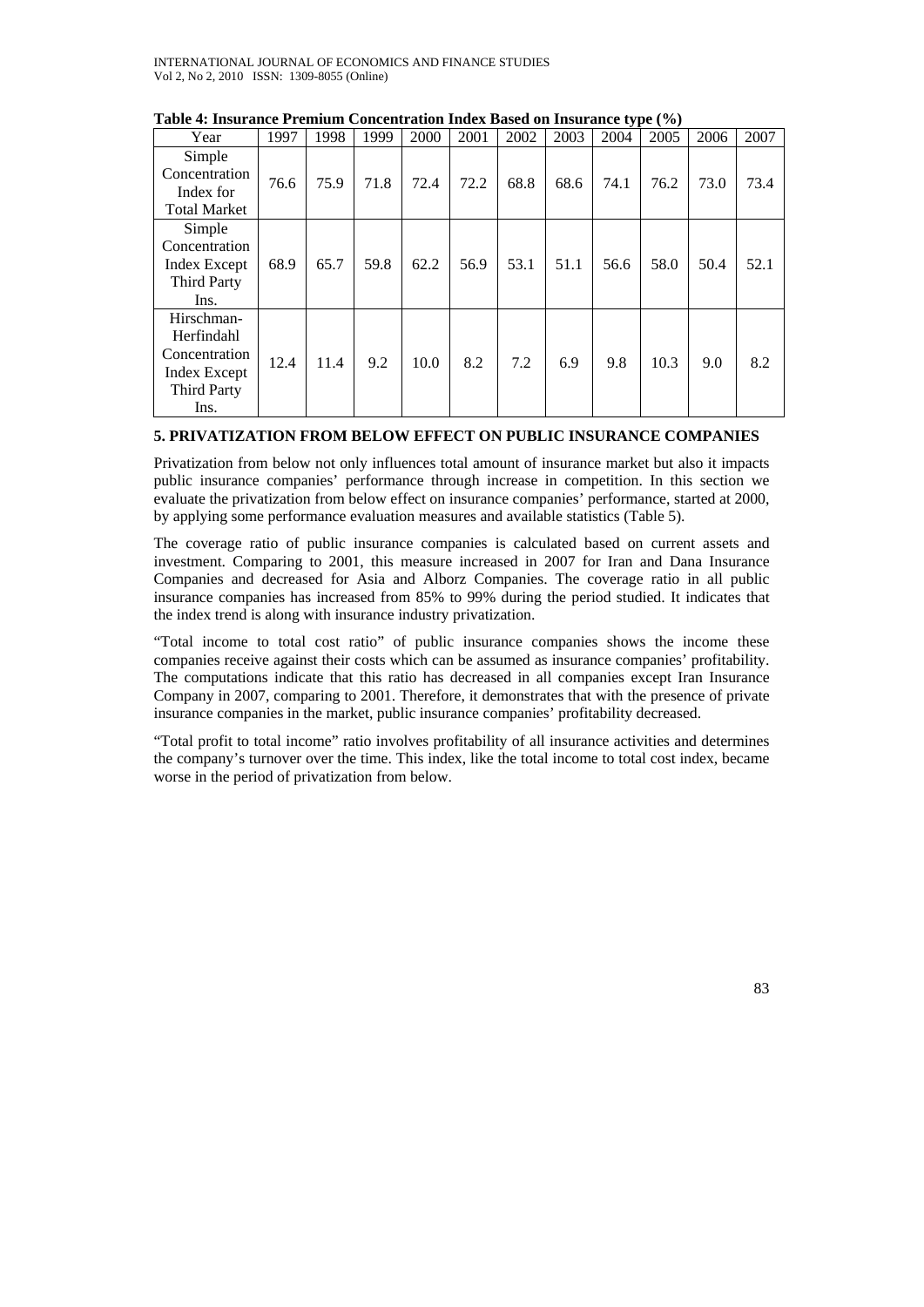| <b>Index Name</b>       | Coverage Ratio                             | Total Income/                                           | Total Profit/Total                                                             | Return on                                                                        |
|-------------------------|--------------------------------------------|---------------------------------------------------------|--------------------------------------------------------------------------------|----------------------------------------------------------------------------------|
|                         |                                            | <b>Total Cost</b>                                       | Income                                                                         | Investment                                                                       |
| <b>Index Definition</b> | Acceptable Assets/<br>Received<br>Premiums | (% )                                                    | (% )                                                                           | Profit/Assets                                                                    |
| 1999                    | 103                                        | 104.7                                                   | 4.5                                                                            | 5.4                                                                              |
| 2000                    | 92                                         | 103.6                                                   | 3.5                                                                            | 4.45                                                                             |
| 2001                    | 88                                         | 103.1                                                   | 3.0                                                                            | 4.16                                                                             |
| 2002                    | 85                                         | 102.7                                                   | 2.6                                                                            | 3.14                                                                             |
| 2003                    | 93                                         | 102.9                                                   | 2.8                                                                            | 3.11                                                                             |
| 2004                    | 96                                         | 105.3                                                   | 5.0                                                                            | 5.74                                                                             |
| 2005                    | 101                                        | 104.2                                                   | 4.0                                                                            | 4.81                                                                             |
| 2006                    | 96                                         | 101.5                                                   | 1.5                                                                            | 1.70                                                                             |
| 2007                    | 98                                         | 102.3                                                   | 2.3                                                                            | 2.64                                                                             |
| <b>Index Name</b>       | Total Income/No.<br>of Employees           | <b>Total Claims</b><br>Coefficient                      | Voluntary Ins.<br><b>Claims Coefficient</b>                                    | Compulsory Ins.<br>Claims Coefficient                                            |
| <b>Index Definition</b> | <b>Million Rials</b>                       | Total Paid Claims/<br><b>Total Received</b><br>Premiums | Paid Claims in<br>Voluntary Ins./<br>Received<br>Premiums in<br>Voluntary Ins. | Paid Claims in<br>Compulsory Ins./<br>Received<br>Premiums in<br>Compulsory Ins. |
| 1999                    | 568                                        | 74                                                      | 55                                                                             | 119                                                                              |
| 2000                    | 701                                        | 71                                                      | 53                                                                             | 119                                                                              |
| 2001                    | 1050                                       | 81                                                      | 55                                                                             | 129                                                                              |
| 2002                    | 1935                                       | 80                                                      | 56                                                                             | 128                                                                              |
| 2003                    | 2262                                       | 74                                                      | 52                                                                             | 109                                                                              |
| 2004                    | 3438                                       | 79                                                      | 60                                                                             | 106                                                                              |
| 2005                    | 4188                                       | 82                                                      | 68                                                                             | 101                                                                              |
| 2006                    | 4164                                       | 78                                                      | 56                                                                             | 107                                                                              |
| 2007                    | 4373                                       | 75                                                      | 48                                                                             | 109                                                                              |

**Table 5: Measures of Public Insurance Companies' Performance during Privatization from below Period** 

"Return on investment" rate indicates the level of company assets usage in producing and increasing profitability. The high value of this proportion reveals that the company has used its available assets efficiently to make profit. This index, like the total income to total cost index, became worse also in the period of privatization from below. The reduction of profitability indices in public insurance companies after the privatization is due to entrance of new competitors which leaded to decrease in their market share.

"Total income to total employees" ratio displays the income gained by each employee in insurance company. An increase in this ratio can be due to increase in company income or decrease in number of employees which determines the employees' productivity in insurance companies. This ratio increased for public insurance companies in 2007 relative to 2001.

"Claims coefficient" presents the share of claims paid out of total received premiums. The total claims coefficient reduced only for Iran Insurance Company in 2007 relative to 2001. So, since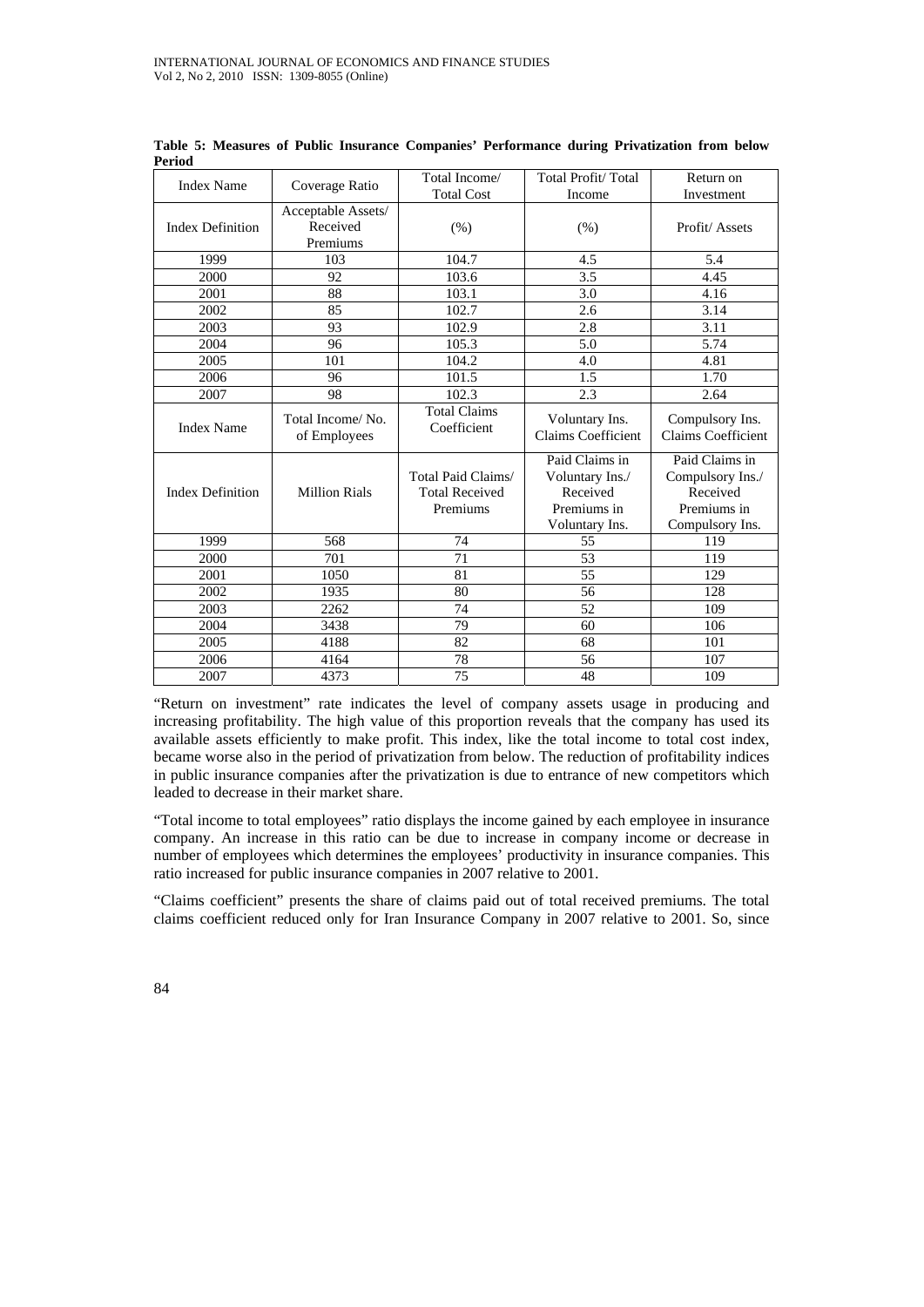this company has a dominant role in Iran insurance market, it can be claimed that this coefficient has deceased for all public insurance companies.

Although, the claims coefficient for compulsory insurances decreased for three Iran, Asia, and Alborz Insurance Companies in 2007 relative to 2001 and consequently it decreased from 129 to 109 for all public ones but all these changes were influenced by government decisions about Third Party Insurance.

Claims coefficient for voluntary insurances reduced for two Iran and Dana Insurance Companies and increased for Asia and Alborz ones in 2007 relative to 2001. This coefficient decreased from 0.55 to 0.48 for all public insurance companies revealing their better performance during the corresponding years.

To investigate the more accurate relationship between public insurance companies' performance measures and privatization from below we used a regression model with pooling data (Time and Cross Sectional Series) collected from four Iran public insurance companies during 2001 to 2007. The dependent variable in this equation is each one of the insurance companies' performance measures and exploratory variable is privatization from below. The estimation results can be seen in Table 6 verifying the results of statistical analysis.

**Table 6: Relationship between Measures of Public Insurance Companies' Performance and Privatization from below Degree** 

| <b>Index Name</b>             | Coverage Ratio                   | Total Income/<br><b>Total Cost</b> | Total Profit/Total<br>Income                 | Return on Inv.                              |
|-------------------------------|----------------------------------|------------------------------------|----------------------------------------------|---------------------------------------------|
| Correlation                   | $-0.12$                          | $-0.16$                            | $-0.14$                                      | $-0.14$                                     |
| Significance                  | N.S                              | 0.95                               | 0.95                                         | 0.95                                        |
| No. of<br><b>Observations</b> | 28                               | 28                                 | 28                                           | 28                                          |
| <b>Index Name</b>             | Total Income/No.<br>of Employees | <b>Total Claims</b><br>Coefficient | Claims Coefficient<br>for Compulsory<br>Ins. | Claims<br>Coefficient for<br>Voluntary Ins. |
| Correlation                   | 13.68                            | 0.10                               | 0.16                                         | $-0.85$                                     |
| Significance                  | 0.99                             | N.S                                | N.S                                          | 0.90                                        |
| No. of<br><b>Observations</b> | 28                               | 28                                 | 28                                           | 28                                          |

The estimation results of statistics and econometric model show improvement in public insurance companies' coverage ratio, total income to number of employees, total claims coefficient, claims coefficient of voluntary and compulsory insurances and in contrary, regression in their total income to total cost, total profit to total income and return on investment.

Thus, the public insurance companies' performance decreased after conducting privatization which is due to preventing monopoly in insurance industry. Although, the regression in profitability indices of these companies is along with increase in social welfare but we have to be notified that these companies have had better performance in respect of other indices implying that competition development in insurance market has improved public insurance companies' performance in other respects through privatization.